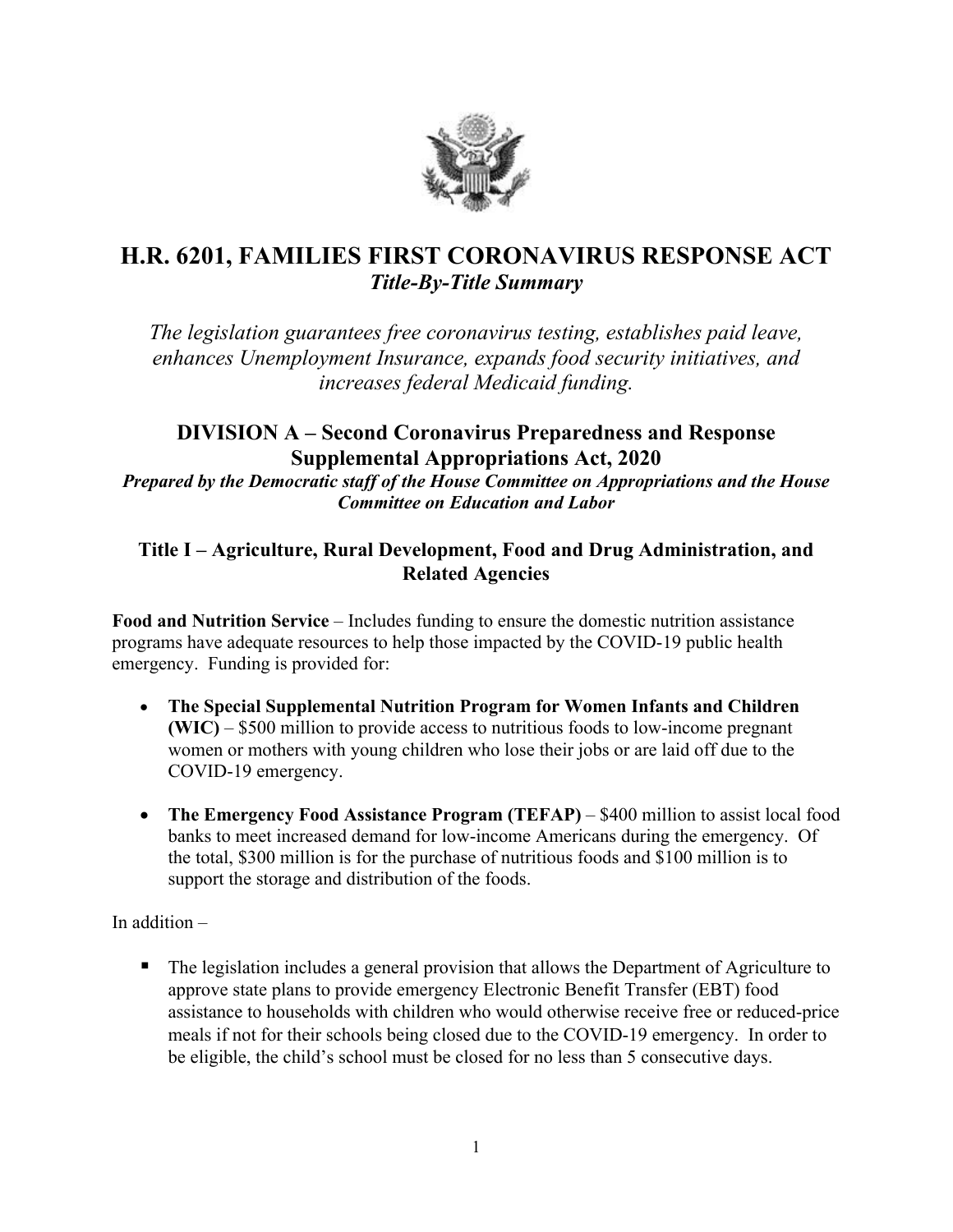Nutrition Assistance for U.S. Territories  $-$  \$100 million for USDA to provide nutrition assistance grants to Puerto Rico, American Samoa, and the Commonwealth of the Northern Mariana Islands in response to the COVID-19 public health emergency.

### **Title II – Defense**

**Coverage of Testing for COVID-19 through the Department of Defense** – Includes \$82 million for the Department of Defense to cover the costs of COVID-19 diagnostic testing for beneficiaries receiving care through the Defense Health Program.

# **Title III – Financial Services and General Government**

**Implementation of Tax Credits** – Includes \$15 million for the Internal Revenue Service to implement tax credits for paid sick and paid family and medical leave.

## **Title IV – Interior, Environment, and Related Agencies**

**Coverage of Testing for COVID-19 through the Indian Health Service – Includes \$64** million for the Indian Health Service to cover the costs of COVID-19 diagnostic testing for Indians receiving care through the Indian Health Service or through an Urban Indian Health Organization.

# **Title V – Labor, Health and Human Services, Education, and Related Agencies**

**Senior Nutrition Program** – Includes \$250 million for the Senior Nutrition program in the Administration for Community Living (ACL) to provide approximately 25 million additional home-delivered and pre-packaged meals to low-income seniors who depend on the Senior Nutrition programs in their communities.

This funding will provide meals to low-income seniors:

- who are home-bound:
- who have disabilities;
- who have multiple chronic illnesses;
- as well as caregivers for seniors who are home-bound.

ACL's Senior Nutrition grants are provided to States, territories, and eligible tribal organizations and serve more than 2.4 million individuals annually.

Nearly two-thirds of recipients of home-delivered meals report these meals as more than half of their food intake for the day.

# **Reimbursement for Diagnostic Testing and Services for COVID-19 in Uninsured Individuals**

– Includes \$1 billion for the National Disaster Medical System to reimburse the costs of COVID-19 diagnostic testing and services provided to individuals without health insurance.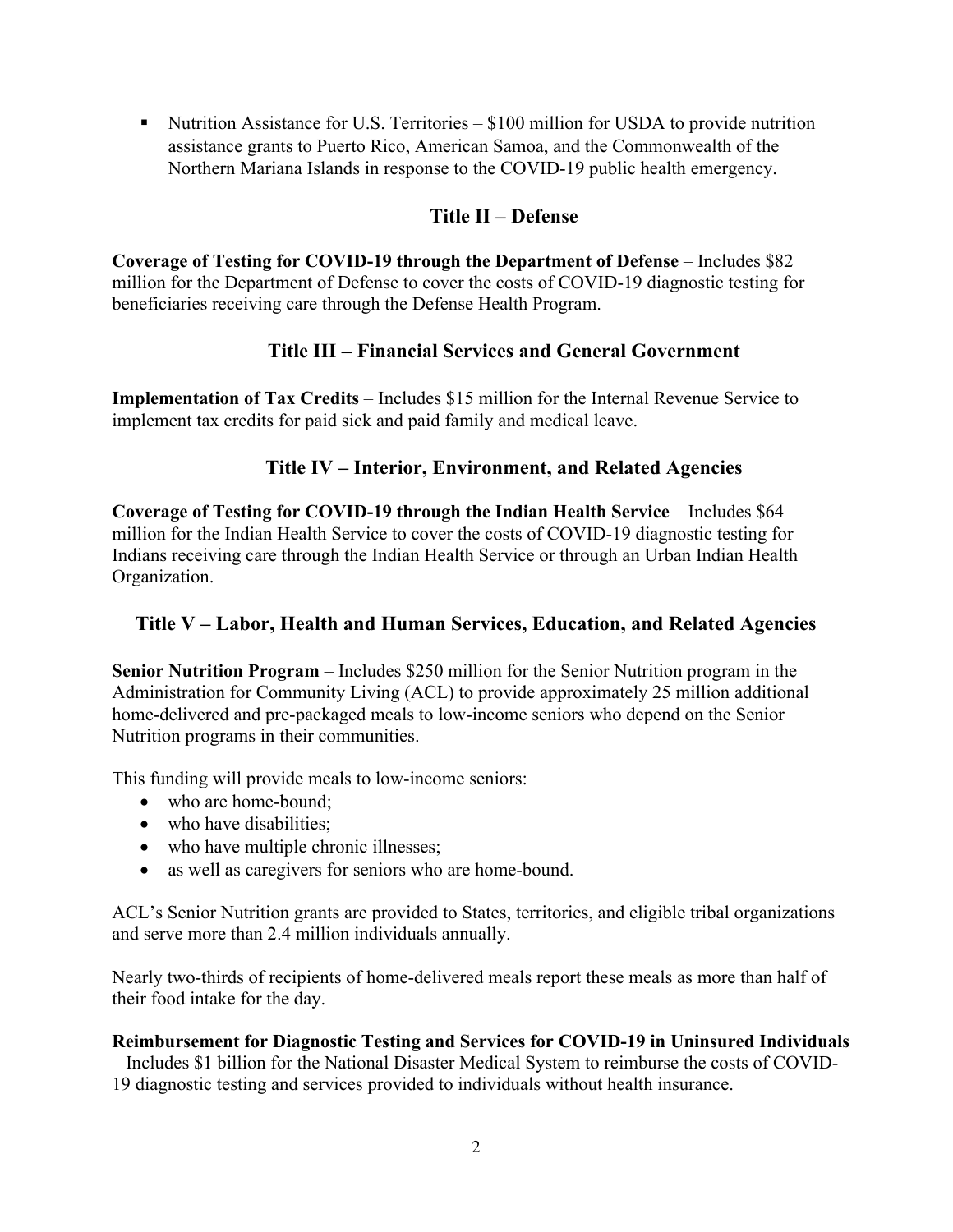#### **Title VI – Military Construction, Veterans Affairs, and Related Agencies**

**Coverage of Testing for COVID-19 through the Veterans Health Administration** – Includes \$60 million for the Department of Veterans Affairs to cover the costs of COVID-19 diagnostic testing for veterans receiving care through Medical Services or through Medical Community Care.

#### **Title VII – General Provisions**

Technical budgetary provisions.

#### **DIVISION B – Nutrition Waivers**

*Prepared by the Democratic staff of the House Committee on Agriculture and the House Committee on Education and Labor*

#### **Title I – Maintaining Essential Access to Lunch for Students Act**

**Section 2101. Short Title.** The short title for the bill is the Maintaining Essential Access to Lunch for Students Act or the MEALS Act.

**Section 2102. Waiver Exception for School Closures Due to COVID-19.** Provides the Secretary of Agriculture the authority to issue waivers for state plans that increase costs to the federal government.

# **Title II – COVID-19 Child Nutrition Response Act**

**Section 2201. Short Title.** The short title for the bill is the COVID-19 Child Nutrition Response Act.

**Section 2202. National School Lunch Program Requirement Waivers Addressing COVID-19.** Allows all child and adult care centers to operate as non-congregate (i.e. allows them to take food to go). Allows the Secretary of Agriculture to waive meal pattern requirements in child nutrition programs if there is a disruption to the food supply as a result of the COVID-19 emergency. Provides the Secretary of Agriculture the authority to issue nationwide school meal waivers during the COVID-19 emergency, which will eliminate paperwork for states and help more schools quickly adopt and utilize flexibilities.

**Section 2203. Physical Presence Waiver Under WIC During Certain Public Health Emergencies.** Provides the Secretary of Agriculture with the authority to grant waivers to allow participants to be certified for the Special Supplemental Nutrition Program for Women, Infants, and Children (WIC) without being physically present at the WIC clinic.

**Sec. 2204. Administrative Requirements Waiver Under WIC.** This section provides the Secretary of Agriculture with the authority to waive administrative requirements that are barriers to serving WIC participants during the coronavirus outbreak.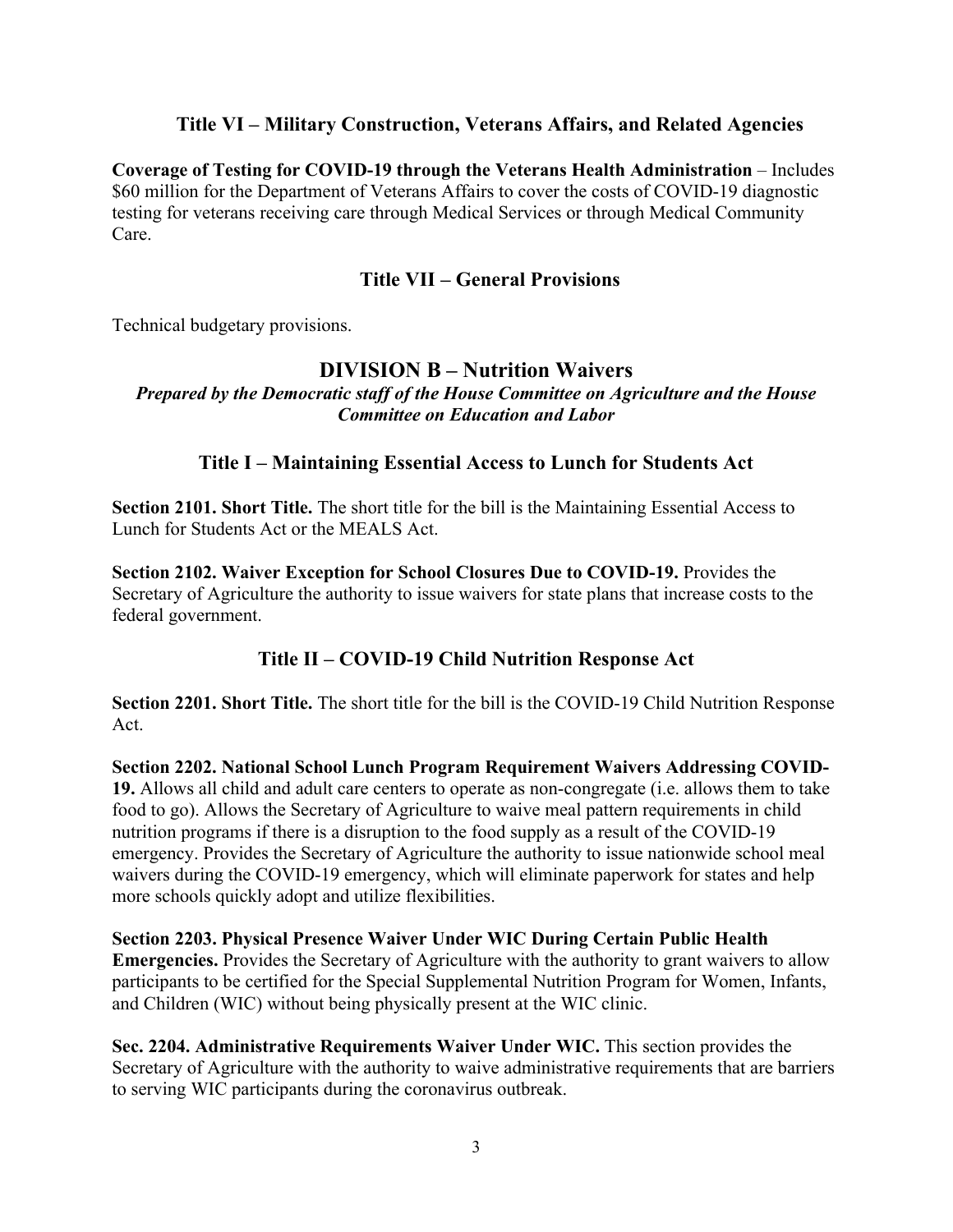# **Title III – SNAP COVID-19 Response Waivers**

**Section 2301. SNAP Flexibility for Low-Income Jobless Workers.** Suspends the work and work training requirements for SNAP during this crisis.

**Section 2302. Additional SNAP Flexibilities in a Public Health Emergency.** Allows states to request special waivers from the Secretary to provide temporary, emergency CR-SNAP benefits to existing SNAP households up to the maximum monthly allotment, as well as give the Secretary broad discretion to provide much more flexibility for States in managing SNAP caseloads. Additionally, this language requires the Secretary to make State requests for waivers and the USDA response, as well as any USDA guidance on State flexibilities, publicly available online.

### **DIVISION C – Emergency Family and Medical Leave Expansion Act** *Prepared by the Democratic staff of the House Committee on Education and Labor*

**Section 3101. Short Title.** The short title for the bill is the Emergency Family and Medical Leave Expansion Act.

**Section 3102. Amendments to the Family and Medical Leave Act of 1993**. This section provides employees of employers with fewer than 500 employees and government employers, who have been on the job for at least 30 days, with the right take up to 12 weeks of job-protected leave under the Family and Medical Leave Act to be used for any of the following reasons:

- To adhere to a requirement or recommendation to quarantine due to exposure to or symptoms of coronavirus;
- To care for an at-risk family member who is adhering to a requirement or recommendation to quarantine due to exposure to or symptoms of coronavirus; and
- To care for a child of an employee if the child's school or place of care has been closed, or the child-care provider is unavailable, due to a coronavirus.

After the first 14 days of leave, employees will receive a benefit from their employers that will be no less than two-thirds of the employee's usual pay.

**Section 3103. Employment Under Multi-Employer Bargaining Agreements.** The bill ensures employees who work under a multiemployer collective agreement and whose employers pay into a multiemployer plan are provided with leave.

**Section 3104. Effective Date.** This Act takes effect not later than 15 days after the date of bill's enactment.

## **DIVISION D – Emergency Unemployment Insurance Stabilization and Access Act of 2020**

*Prepared by the Democratic staff of the House Committee on Ways and Means*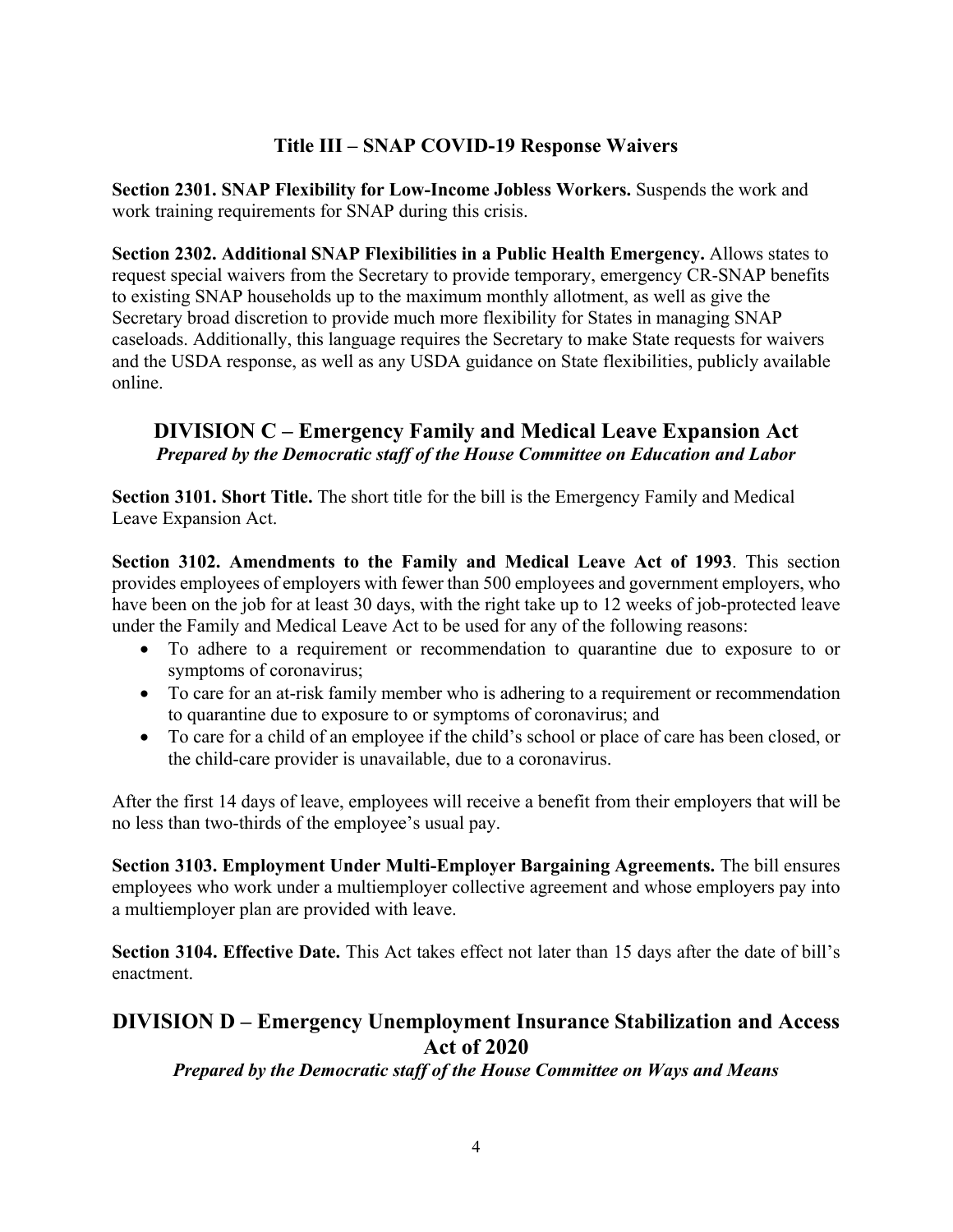**Section 4101. Short Title.** The short title for the division is the Emergency Unemployment Insurance Stabilization and Access Act of 2020.

**Section 4102. Emergency Transfers for Unemployment Compensation Administration.** This section provides \$1 billion in 2020 for emergency grants to states for activities related to processing and paying unemployment insurance (UI) benefits, under certain conditions.

\$500 million would be used to provide immediate additional funding to all states for staffing, technology, systems, and other administrative costs, so long as they met basic requirements about ensuring access to earned benefits for eligible workers. Those requirements are:

- Require employers to provide notification of potential UI eligibility to laid-off workers
- Ensure that workers have at least two ways (for example, online and phone) to apply for benefits
- Notify applicants when an application is received and being processed and if the application cannot be processed, provide information to the applicant about how to ensure successful processing.

States would be required to report on the share of eligible individuals who received UI benefits and the state's efforts to ensure access within one year of receiving the funding. The funding would be distributed in the same proportions as regular UI administrative funding provided through annual appropriations.

\$500 million would be reserved for emergency grants to states which experienced at least a 10 percent increase in unemployment. Those states would be eligible to receive an additional grant, in the same amount as the initial grant, to assist with costs related to the unemployment spike, and would also be required to take steps to temporarily ease eligibility requirements that are limiting access to UI during the COVID-19 outbreak, like work search requirements, required waiting periods, and requirements to increase employer UI taxes if they have high layoff rates. Depending on the state, those actions might require changes in state law, or might just require changes in state policy. This section also provides temporary federal flexibility regarding those UI restrictions which are also in federal law.

**Section 4103. Temporary Assistance for States with Advances.** This section provides states with access to interest-free loans to help pay regular UI benefits through December 31, 2020, if needed.

**Section 4104. Technical Assistance and Guidance for Short-Time Compensation Programs.**  This section requires the Secretary of Labor to provide technical assistance to states that want to set up work-sharing programs, in which employers reduce hours instead of laying employees off, and then employees receive partial unemployment benefits to offset the wage loss.

**Section 4105. Full Federal Funding of Extended Unemployment Compensation for a Limited Period.** For states that experience an increase of 10 percent or more in their unemployment rate (over the previous year) and comply with all the beneficiary access provisions in section 102, this section provides 100 percent federal funding for Extended Benefits, which normally require 50 percent of funding to come from states. Extended Benefits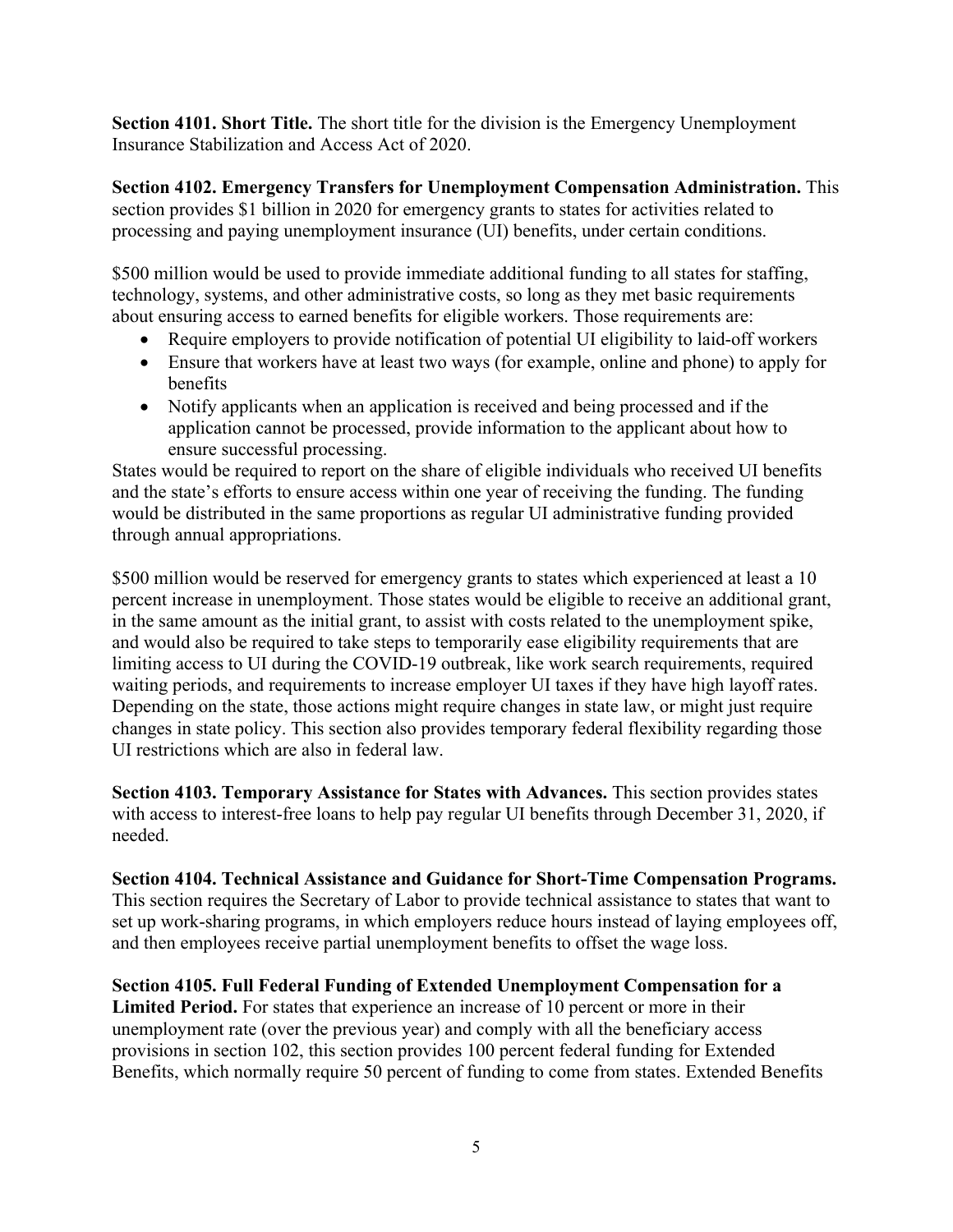are triggered when unemployment is high in a state and provide up to an additional 26 weeks after regular UI benefits (usually 26 weeks) are exhausted.

#### **DIVISION E – Emergency Paid Sick Leave Act** *Prepared by the Democratic staff of the House Committee on Education and Labor*

**Section 5101. Short Title.** The Emergency Paid Sick Leave Act.

**Section 5102.** The Emergency Paid Sick Leave Act. This section requires employers with fewer than 500 employees and government employers to provide employees 14 days of paid sick leave, paid at the employee's regular rate, to quarantine or seek a diagnosis or preventive care for coronavirus; or paid at two-thirds the employee's regular rate to care for a family member for such purposes or to care for a child whose school has closed, or child care provider is unavailable, due to the coronavirus.

- Full-time employees are entitled to 112 hours (or 14 days) and part-time employees are entitled to the typical number of hours that they work in a typical two-week period.
- The bill ensures employees who work under a multiemployer collective agreement and whose employers pay into a multiemployer plan are provided with leave.

# **DIVISION F – Health Provisions**

#### *Prepared by the Democratic staff of the Committees on Energy and Commerce, Ways and Means, and Education and Labor*

**Section 6001. Coverage of Testing for COVID-19.** This section requires private health plans to provide coverage for COVID-19 diagnostic testing, including the cost of a provider, urgent care center and emergency room visits in order to receive testing. Coverage must be provided at no cost to the consumer.

**Section 6002. Waiving Cost Sharing Under the Medicare Program for Certain Visits Relating To Testing For COVID-19.** This section requires Medicare Part B to cover beneficiary cost-sharing for provider visits during which a COVID-19 diagnostic test is administered or ordered. Medicare Part B currently covers the COVID-19 diagnostic test with no beneficiary cost-sharing.

**Section 6003. Waiving Cost Sharing Under the Medicare Advantage Program for Certain Visits Relating to Testing for COVID-19.** This section requires Medicare Advantage to provide coverage for COVID-19 diagnostic testing, including the associated cost of the visit in order to receive testing. Coverage must be provided at no cost to the beneficiary.

**Section 6004. Coverage at No Cost Sharing of COVID-19 Testing Under Medicaid and CHIP.** This section requires Medicaid to provide coverage for COVID-19 diagnostic testing, including the cost of a provider visit in order to receive testing. Coverage must be provided at no cost to the beneficiary. It would also provide states with the option to extend Medicaid eligibility to uninsured populations for the purposes of COVID-19 diagnostic testing. State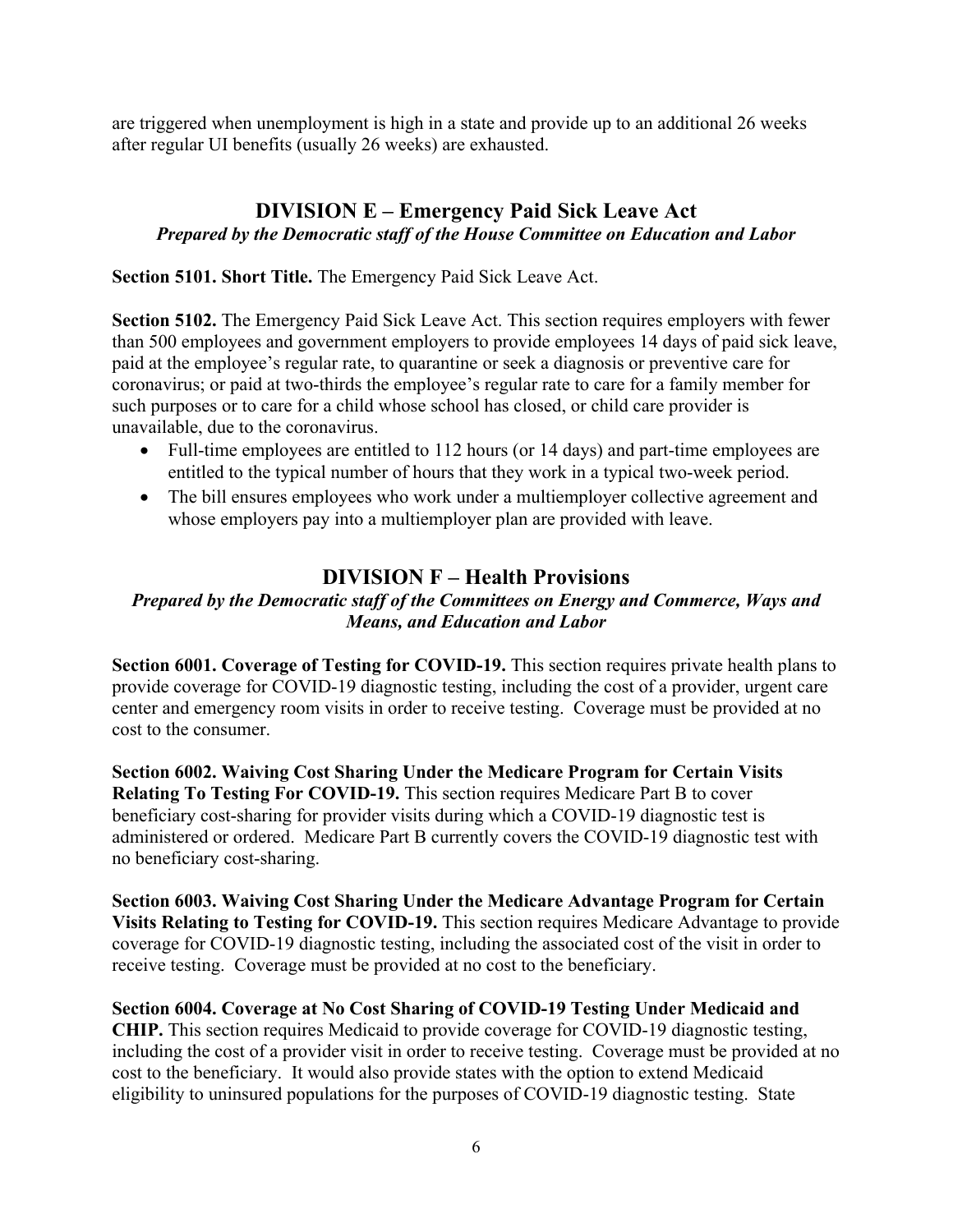expenditures for medical and administrative costs would be matched by the federal government at 100 percent.

**Section 6005. Treatment of Personal Respiratory Protective Devices as Covered Countermeasures.** This section requires certain personal respiratory protective devices to be treated as covered countermeasures under the PREP Act Declaration for the purposes of emergency use during the COVID-19 outbreak and ending October 1, 2024.

**Section 6006. Application with Respect to TRICARE, Coverage for Veterans, and Coverage for Federal Civilians.** This section ensures that individuals enrolled in TRICARE, covered veterans, and federal workers have coverage for COVID-19 diagnostic testing without cost-sharing.

**Section 6007. Coverage of Testing for COVID-19 At No Cost Sharing for Indians Receiving Contract Health Services.** This section ensures that American Indians and Alaskan Natives do not experience cost sharing for COVID-19 testing, including those referred for care away from an Indian Health Service or tribal health care facility.

**Section 6008. Emergency FMAP Increase.** This section provides a temporary increase to states' federal medical assistance percentage for the duration of the public health emergency for COVID-19. It requires states to maintain eligibility standards that are no less restrictive than the date of enactment.

**Section 6009. Increase in Medicaid Allotments for Territories.** This section provides an increase to the territories' Medicaid allotments for 2020 and 2021. It will ensure that territories that receive an FMAP increase under the previous section will have the necessary additional federal funds for their Medicaid programs.

**Section 6010. Clarification Relating to Secretarial Authority Regarding Medicare Telehealth Services Furnished During COVID-19 Emergency Period.** This section makes a technical change to the Medicare telehealth provision of the Coronavirus Preparedness and Response Supplemental Appropriations Act, 2020 (P.L. 116-123) to ensure that new Medicare beneficiaries are able to access telehealth services under the emergency authority granted to the Secretary.

# **DIVISION G – Tax Credits For Paid Sick And Paid Family And Medical Leave**

*Prepared by the Democratic staff of the House Committee on Ways and Means*

**Section 7001. Payroll Credit for Required Paid Sick Leave.** This section provides a refundable tax credit equal to 100 percent of qualified paid sick leave wages paid by an employer for each calendar quarter.

The tax credit is allowed against the tax imposed by section 3111(a) (the employer portion of Social Security taxes). Qualified sick leave wages are wages required to be paid by the Emergency Paid Sick Leave Act.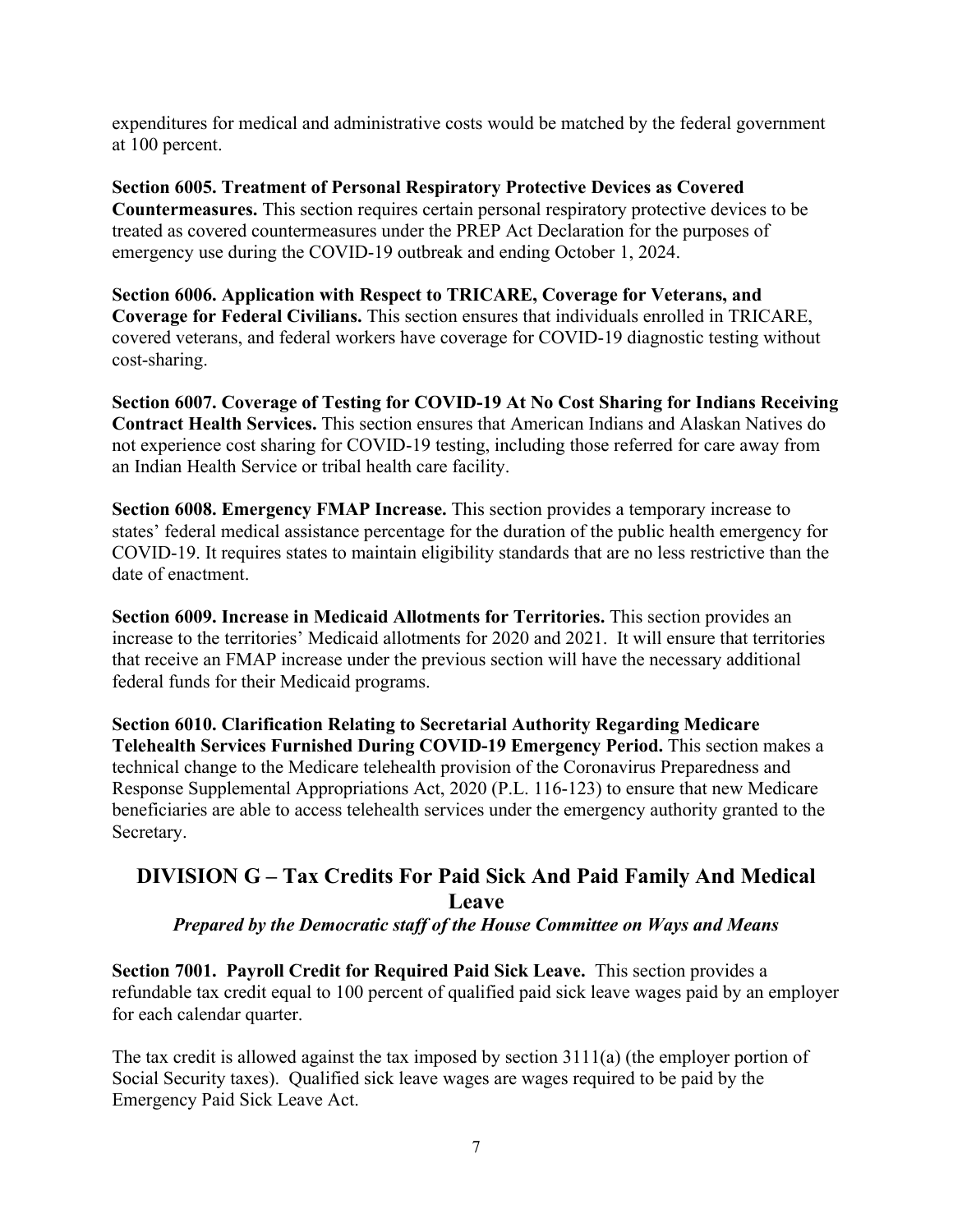The amount of qualified sick leave wages taken into account for each employee is capped at \$511 per day, and \$7,156 for all calendar quarters. If the credit exceeds the employer's total liability under section 3111(a) for all employees for any calendar quarter, the excess credit is refundable to the employer.

Employers may elect to not have the credit apply. To prevent a double benefit, no deduction is allowed for the amount of the credit. In addition, no credit is allowed with respect to wages for which a credit is allowed under section 45S.

The Secretary of the Treasury is given broad authority to issue regulations and guidance necessary to carry out the purposes of the section, including regulations and guidance related to avoidance, penalty waivers with respect to deposit amounts, compliance and record-keeping relief, and benefit recapture. The Social Security OASDI trust funds are held harmless by transferring funds from the General Fund. The credit only applies to qualified sick leave wages paid during the 12-month period after the effective date of the Emergency Paid Sick Leave Act.

**Section 7002. Credit for Sick Leave for Certain Self-Employed Individuals.** This section provides a refundable tax credit equal to 100 percent of a qualified sick leave equivalent amount for eligible self-employed individuals who must self-isolate, obtain a diagnosis, obtain preventative care, or comply with a self-isolation recommendation with respect to coronavirus. For eligible self-employed individuals caring for a family member or for a child whose school or place of care has been closed due to coronavirus, the section provides a refundable tax credit equal to 67 percent of a qualified sick leave equivalent amount.

The credit is allowed against income taxes and is refundable. Eligible self-employed individuals are individuals who would be entitled to receive paid leave pursuant to the Emergency Paid Sick Leave Act if the individual was an employee of an employer (other than himself or herself). The qualified sick leave equivalent amount is capped at the lesser of \$511 per day or the average daily self-employment income for the taxable year per day. In calculating the qualified sick leave equivalent amount, an eligible self-employed individual may only take into account those days that the individual is unable to work for reasons that would entitle the individual to receive paid leave pursuant to the Emergency Paid Sick Leave Act.

A self-employed individual must maintain documentation prescribed by the Secretary of the Treasury to establish his or her eligibility for the credit. To prevent a double benefit, the qualified sick leave equivalent amount is proportionately reduced for any days that the individual also receives qualified sick leave wages from an employer. The section contains rules to ensure that self-employed individuals in U.S. territories may claim the credit.

The Secretary of the Treasury is given broad authority to issue regulations and guidance necessary to carry out the purposes of the section, including regulations and guidance related to avoidance and compliance and record-keeping relief. The credit only applies to those days for which the individual would be entitled to receive sick leave during the 12-month period after the effective date of the Emergency Paid Sick Leave Act.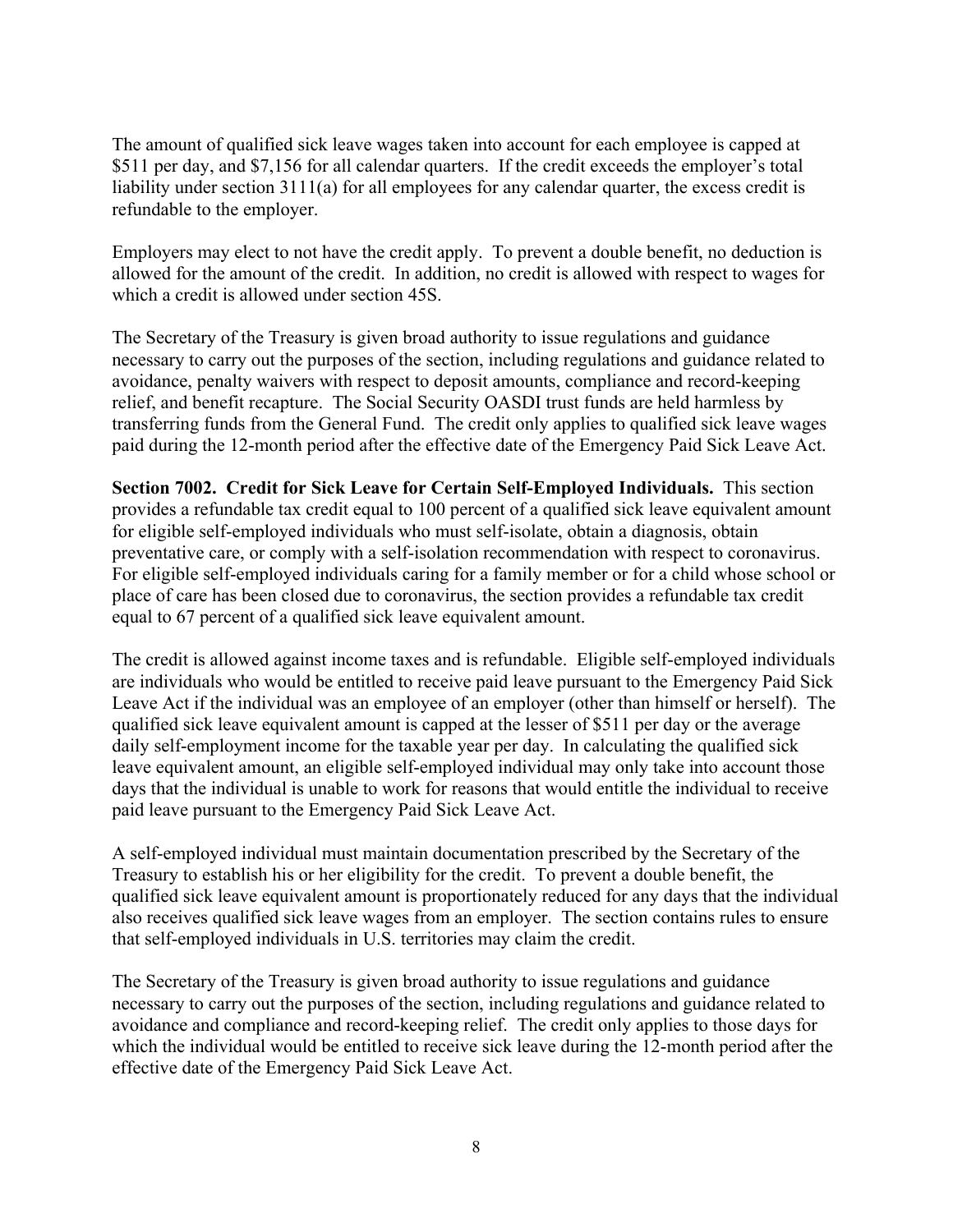**Section 7003. Payroll Credit for Required Paid Family Leave.** This section provides a refundable tax credit equal to 100 percent of qualified family leave wages paid by an employer for each calendar quarter.

The tax credit is allowed against the tax imposed by section 3111(a) (the employer portion of Social Security taxes). Qualified family leave wages are wages required to be paid by the Emergency Family and Medical Leave Expansion Act.

The amount of qualified family leave wages taken into account for each employee is capped at \$200 per day and \$10,000 for all calendar quarters. If the credit exceeds the employer's total liability under section 3111(a) for all employees for any calendar quarter, the excess credit is refundable to the employer.

Employers may elect to not have the credit apply. To prevent a double benefit, no deduction is allowed for the amount of the credit. In addition, no credit is allowed with respect to wages for which a credit is allowed under section 45S.

The Secretary of the Treasury is given broad authority to issue regulations and guidance necessary to carry out the purposes of the section, including regulations and guidance related to avoidance, compliance and record-keeping relief, and benefit recapture. The Social Security OASDI trust funds are held harmless by transferring funds from the General Fund. The credit only applies to qualified family leave wages paid during the 12-month period after the effective date of the Emergency Family and Medical Leave Expansion Act.

**Section 7004. Credit for Family Leave for Certain Self-Employed Individuals.** This section provides a refundable tax credit equal to 100 percent of a qualified family leave equivalent amount for eligible self-employed individuals.

The credit is allowed against income taxes and is refundable. Eligible self-employed individuals are individuals who would be entitled to receive paid leave pursuant to the Emergency Family and Medical Leave Expansion Act if the individual was an employee of an employer (other than himself or herself). The qualified family leave equivalent amount is capped at the lesser \$200 per day or or the average daily self-employment income for the taxable year per day. In calculating the qualified family leave equivalent amount, an eligible self-employed individual may only take into account those days that the individual is unable to work for reasons that would entitle the individual to receive paid leave pursuant to the Emergency Family and Medical Leave Expansion Act.

A self-employed individual must maintain documentation prescribed by the Secretary of the Treasury to establish his or her eligibility for the credit. To prevent a double benefit, the qualified sick leave equivalent amount is proportionately reduced for any days that the individual also receives qualified sick leave wages from an employer. The section contains rules to ensure that self-employed individuals in U.S. territories may claim the credit.

The Secretary of the Treasury is given broad authority to issue regulations and guidance necessary to carry out the purposes of the section, including regulations and guidance related to